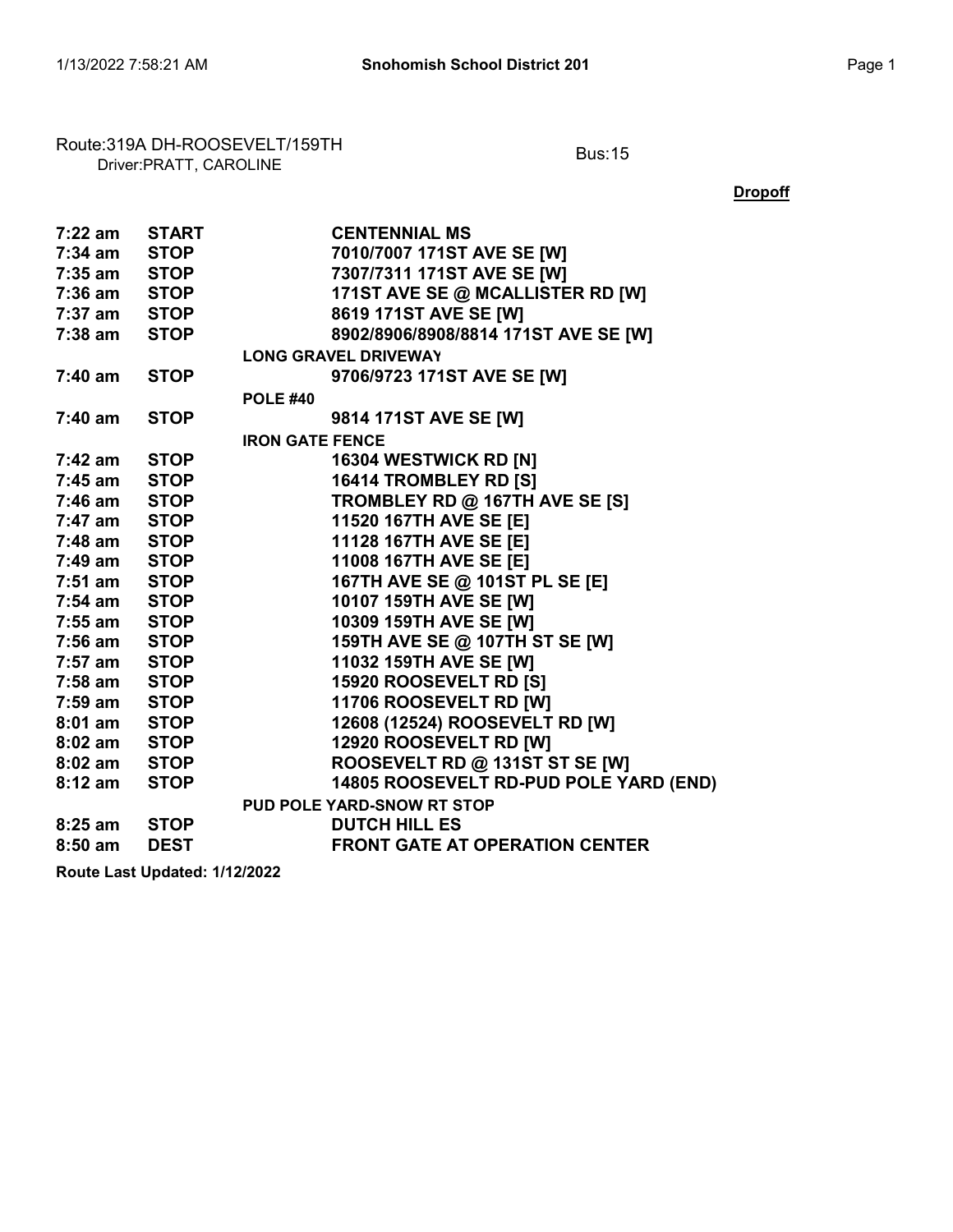#### Route:303A DH-MERO/STORMLAKE<br>Driver:LINDQUIST, MICHAEL

**Dropoff** 

| 7:29 am   | <b>START</b> | <b>CENTENNIAL MS</b>                        |
|-----------|--------------|---------------------------------------------|
| 7:46 am   | <b>STOP</b>  | 4807/4809 STORM LAKE RD [SW]                |
| 7:47 am   | <b>STOP</b>  | 4803/4807 STORM LAKE RD [SW]                |
| 7:48 am   | <b>STOP</b>  | 4720 STORM LAKE RD/4814 STORM LAKE RD. [SW] |
| 7:49 am   | <b>STOP</b>  | 5018 STORM LAKE RD. [NW]                    |
| 7:50 am   | <b>STOP</b>  | <b>STORM LAKE STORE (END)</b>               |
| $8:09$ am | <b>STOP</b>  | THREE LAKES FIRESTATION PARKING LOT (END)   |
|           |              | THREE LKS FIRESTATION-SNOW ROUTE STOP       |
| $8:26$ am | <b>STOP</b>  | <b>DUTCH HILL ES</b>                        |
| $8:56$ am | <b>DEST</b>  | <b>FRONT GATE AT OPERATION CENTER</b>       |
|           |              |                                             |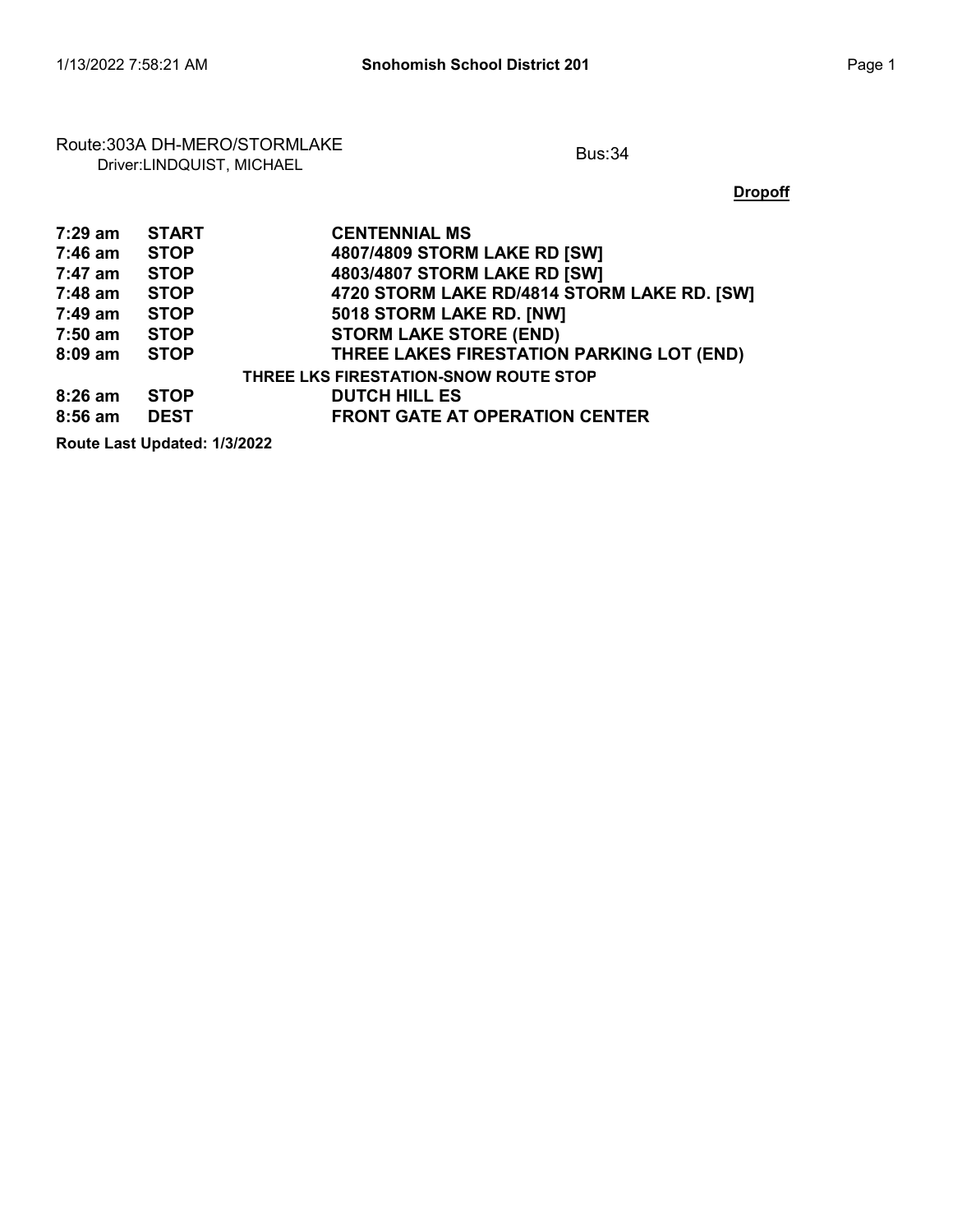## Route:324A DH-MDW LK/BADKE/SPADA<br>Driver:LEPSE, ANN

**Dropoff** 

| 7:35 am START |             | <b>CENTENNIAL MS</b>                      |
|---------------|-------------|-------------------------------------------|
| 7:46 am STOP  |             | THREE LAKES FIRESTATION PARKING LOT (END) |
|               |             | THREE LKS FIRESTATION-SNOW ROUTE STOP     |
| 8:03 am       | <b>STOP</b> | 9620 163RD AVE SE [E]                     |
| 8:04 am STOP  |             | 9504 163RD AVE SE [E]                     |
| 8:05 am STOP  |             | 9416 163RD AVE SE [E]                     |
| 8:06 am STOP  |             | 9321 163RD AVE SE [E]                     |
| 8:06 am STOP  |             | 9216 163RD AVE SE [E]                     |
| 8:07 am STOP  |             | 9130/9016 163RD AVE SE [E]                |
| 8:09 am STOP  |             | 15924 88TH ST SE [N]                      |
| 8:10 am STOP  |             | 88TH ST SE @ 159TH AVE SE [NE]            |
| 8:11 am STOP  |             | 15818 88TH ST SE [N]                      |
| 8:12 am STOP  |             | 88TH ST SE @ 157TH AVE SE [NE]            |
| 8:12 am       | <b>STOP</b> | 15626 88TH ST SE [N]                      |
| 8:17 am STOP  |             | 7431 147TH AVE SE [E]                     |
| 8:17 am STOP  |             | 7224 147TH AVE SE [E]                     |
| 8:18 am STOP  |             | 147TH AVE SE @ 70TH ST SE [SE]            |
| 8:19 am STOP  |             | 6919 147TH AVE SE [E]                     |
| 8:25 am STOP  |             | <b>DUTCH HILL ES</b>                      |
| 8:49 am       | <b>DEST</b> | <b>FRONT GATE AT OPERATION CENTER</b>     |
|               |             |                                           |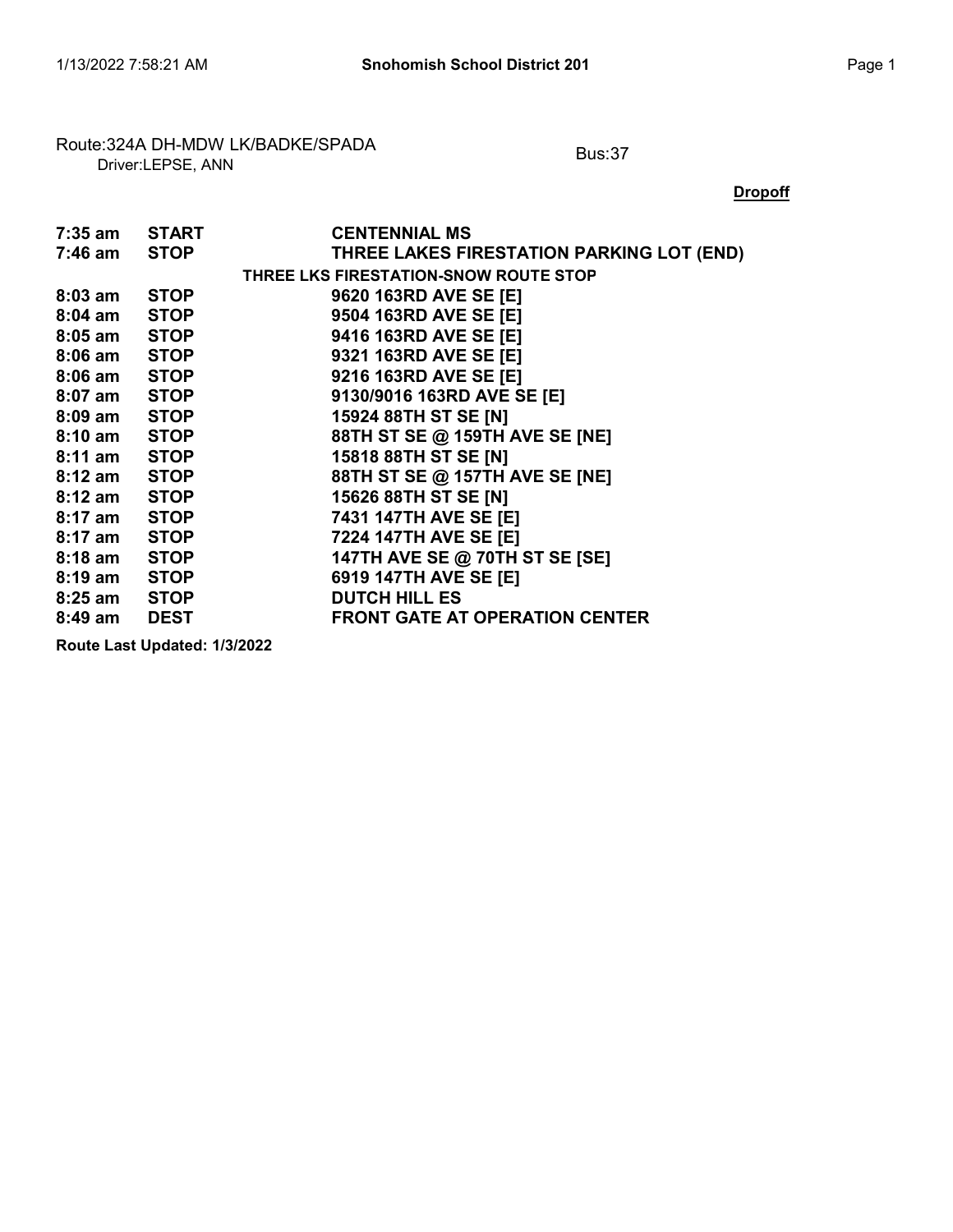#### Route:305A LOBO RIDGE/88TH/B&G CLUB Bus:68

**Dropoff** 

| 7:50 am      | <b>ORIGIN</b>        | <b>SNOHOMISH HS-BUS LOOP-STAIRS</b>       |
|--------------|----------------------|-------------------------------------------|
| 7:54 am      | <b>STOP</b>          | 125TH AVE SE @ 87TH PL SE [SE]            |
| 7:56 am      | <b>STOP</b>          | 87TH PL SE @ 123RD AVE SE [N]             |
| 7:59 am STOP |                      | 12019 88TH ST SE [N]                      |
| 8:00 am      | <b>STOP</b>          | 88TH ST SE @ 115TH AVE SE [N]             |
| $8:01$ am    | <b>STOP</b>          | 92ND ST SE @ 113TH DR SE [NE]             |
|              | <b>GRANITE PLACE</b> |                                           |
| $8:03$ am    | <b>STOP</b>          | <b>BOYS &amp; GIRLS CLUB DRIVEWAY [E]</b> |
| 8:10 am      | <b>STOP</b>          | 131ST AVE SE @ 92ND ST SE [NW]            |
| 8:12 am      | <b>STOP</b>          | 14014 92ND ST SE [S]                      |
| 8:13 am      | <b>STOP</b>          | 14328 92ND ST SE [S]                      |
| 8:14 am      | <b>STOP</b>          | 14526 92ND ST SE [S]                      |
| 8:16 am STOP |                      | 80TH ST SE @ 145TH DR SE [N]              |
| 8:19 am STOP |                      | 14416 80TH ST SE [N]                      |
| 8:21 am      | <b>STOP</b>          | 80TH ST SE @ 139TH AVE SE [N]             |
| 8:23 am STOP |                      | 8218 139TH AVE SE [W]                     |
| 8:26 am STOP |                      | <b>DUTCH HILL ES</b>                      |
| $8:52$ am    | <b>END</b>           | <b>FRONT GATE AT OPERATION CENTER</b>     |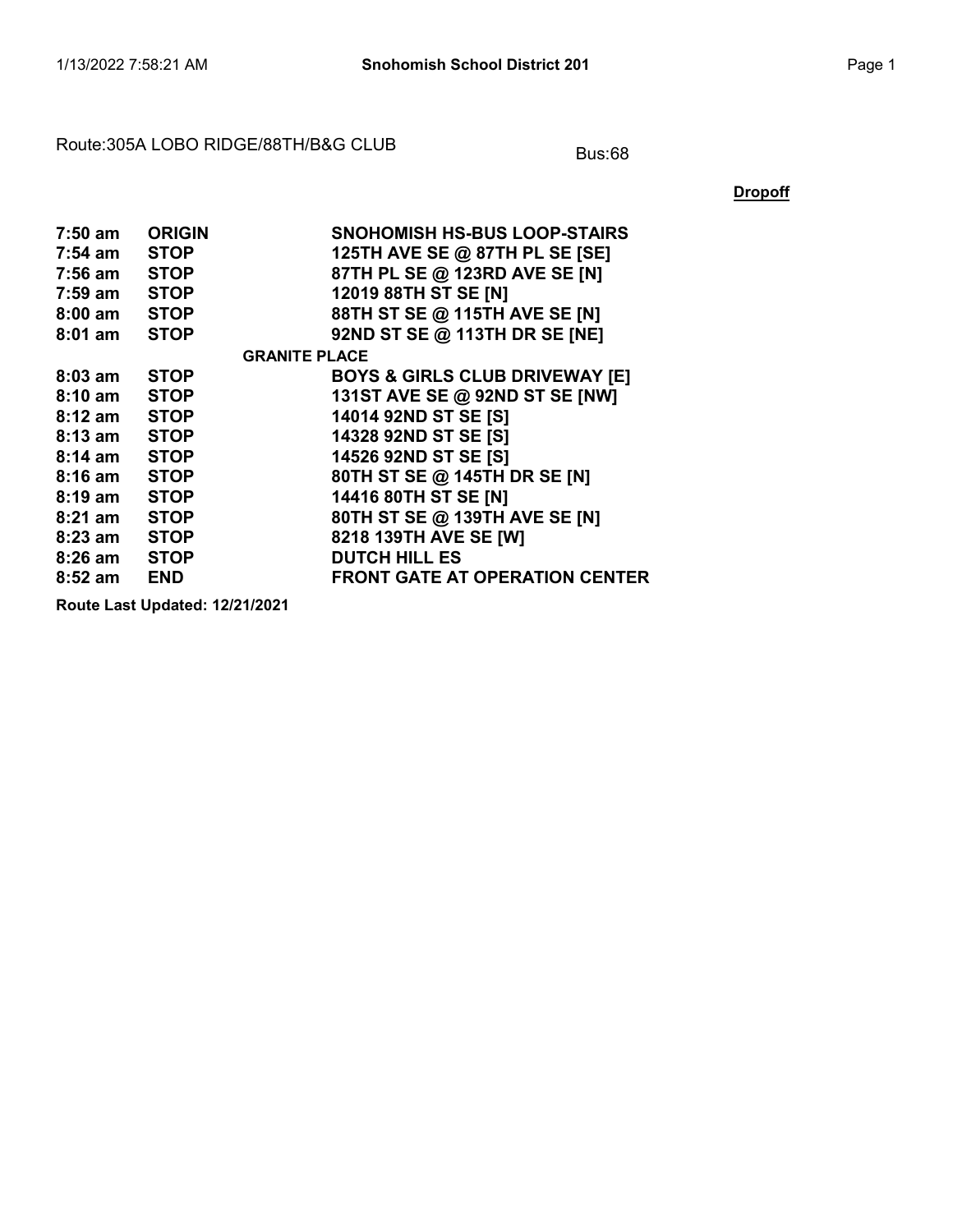# Route:301A DH-171ST/3 LKS/171ST<br>Driver:O'BOYLE, SHANNON

**Dropoff** 

| 7:33 am           | <b>START</b> | <b>CENTENNIAL MS</b>                  |
|-------------------|--------------|---------------------------------------|
| 7:42 am           | <b>STOP</b>  | 15409 THREE LAKES RD [S]              |
| 7:45 am           | <b>STOP</b>  | 6617 171ST AVE SE [E]                 |
| 7:46 am           | <b>STOP</b>  | 171ST AVE SE @ 58TH ST SE [SE]        |
| 7:50 am           | <b>STOP</b>  | 3908 171ST AVE SE [W]                 |
| 7:51 am           | <b>STOP</b>  | 171ST AVE SE @ 42ND ST SE [NW]        |
| 7:52 am STOP      |              | 4410/4402 171ST AVE SE [W]            |
| $7:53$ am         | <b>STOP</b>  | 171ST AVE SE @ 50TH ST SE [NW]        |
| 7:55 am           | <b>STOP</b>  | 6010 171ST AVE SE [W]                 |
| 7:56 am           | <b>STOP</b>  | 171ST AVE SE @ 62ND ST SE [NW]        |
| 7:57 am STOP      |              | 6512 171ST AVE SE [W]                 |
| 7:58 am           | <b>STOP</b>  | 16813 THREE LAKES RD [N]              |
| $8:00$ am         | <b>STOP</b>  | THREE LAKES RD @ 163RD AVE SE [NE]    |
| $8:03$ am         | <b>STOP</b>  | 16129 THREE LAKES RD [N]              |
| $8:04$ am         | <b>STOP</b>  | THREE LAKES RD @ 157TH AVE SE [NE]    |
| $8:05$ am         | <b>STOP</b>  | THREE LAKES RD @ 153RD AVE SE [N]     |
| 8:07 am           | <b>STOP</b>  | 15202 THREE LAKES RD [N]              |
| $8:07$ am         | <b>STOP</b>  | THREE LAKES RD @ 151ST AVE SE [NE]    |
| 8:08 am           | <b>STOP</b>  | 14822 THREE LAKES RD [N]              |
| $8:09$ am         | <b>STOP</b>  | 14525/14613/14507 THREE LAKES RD [N]  |
|                   |              | TOP OF HILL FLAME ADDRESS SIGN        |
| $8:10 \text{ am}$ | <b>STOP</b>  | 14402 THREE LAKES RD [N]              |
| $8:11$ am         | <b>STOP</b>  | 14316/14322 THREE LAKES RD [N]        |
| $8:11$ am         | <b>STOP</b>  | THREE LAKES RD @ 142ND DR SE [N]      |
| $8:14 \text{ am}$ | <b>STOP</b>  | THREE LAKES RD @ 137TH AVE SE [N]     |
| $8:15$ am         | <b>STOP</b>  | 13609/13624 THREE LAKES RD [N]        |
| $8:16$ am         | <b>STOP</b>  | THREE LAKES RD @ 135TH AVE SE [NE]    |
| 8:17 am           | <b>STOP</b>  | 13207/13204 THREE LAKES RD [N]        |
| $8:19 \text{ am}$ | <b>STOP</b>  | 131ST AVE SE @ 79TH PL SE [NW]        |
| $8:22$ am         | <b>STOP</b>  | <b>DUTCH HILL ES</b>                  |
| $8:50$ am         | <b>DEST</b>  | <b>FRONT GATE AT OPERATION CENTER</b> |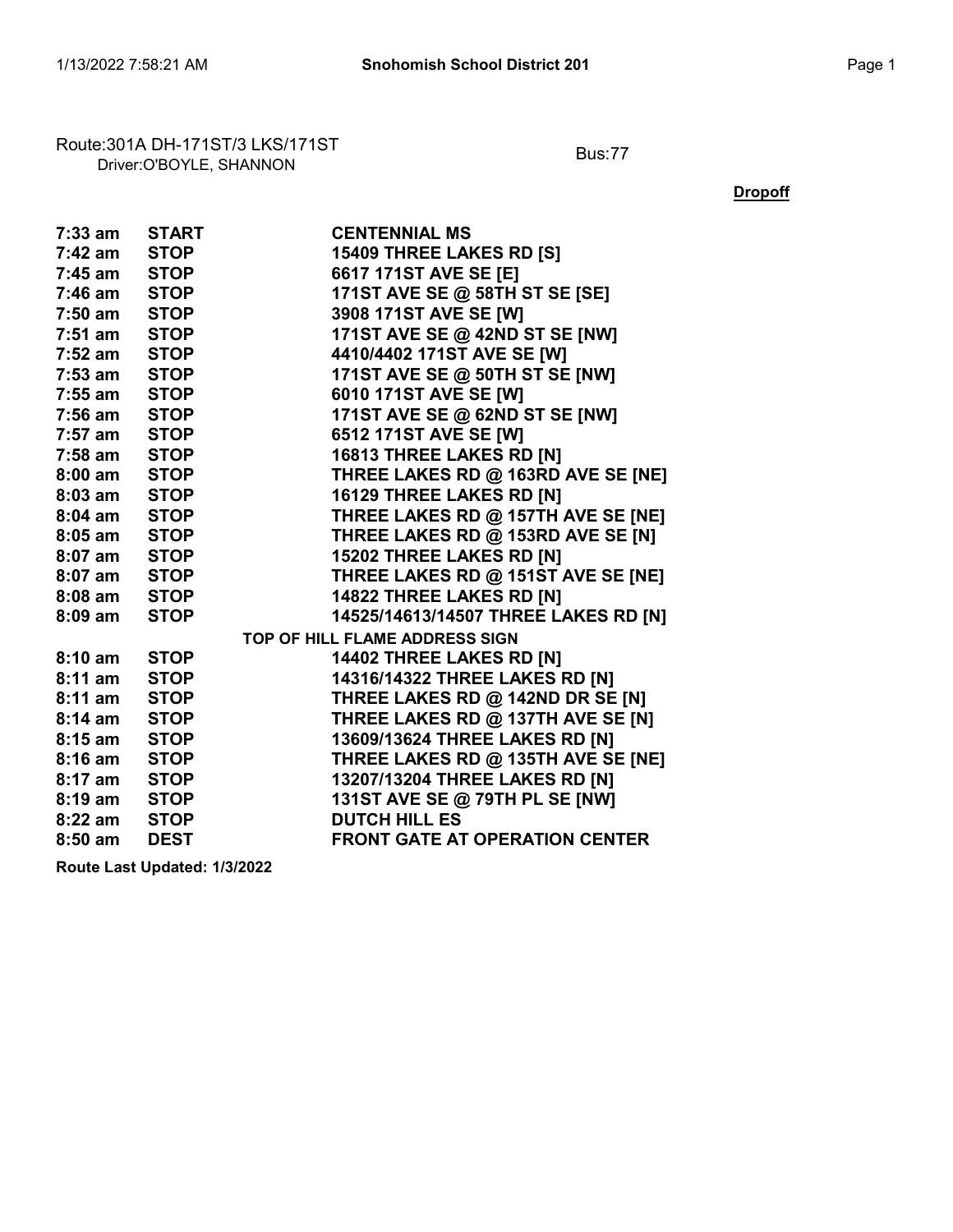#### Route:328A DH-ROBINHOOD/BUTLER<br>Driver:LINDQUIST, MARY

**Dropoff** 

| 7:51 am   | <b>START</b> | <b>CENTENNIAL MS</b>                   |
|-----------|--------------|----------------------------------------|
| $8:03$ am | <b>STOP</b>  | 14407 WESTWICK RD [S]                  |
| $8:04$ am | <b>STOP</b>  | 14618 WESTWICK RD [S]                  |
| $8:08$ am | <b>STOP</b>  | 15000 ROOSEVELT RD [NE]                |
| $8:09$ am | <b>STOP</b>  | 14805 ROOSEVELT RD-PUD POLE YARD (END) |
|           |              | <b>PUD POLE YARD-SNOW RT STOP</b>      |
| $8:25$ am | <b>STOP</b>  | <b>DUTCH HILL ES</b>                   |
| $8:47$ am | <b>DEST</b>  | <b>FRONT GATE AT OPERATION CENTER</b>  |
|           |              |                                        |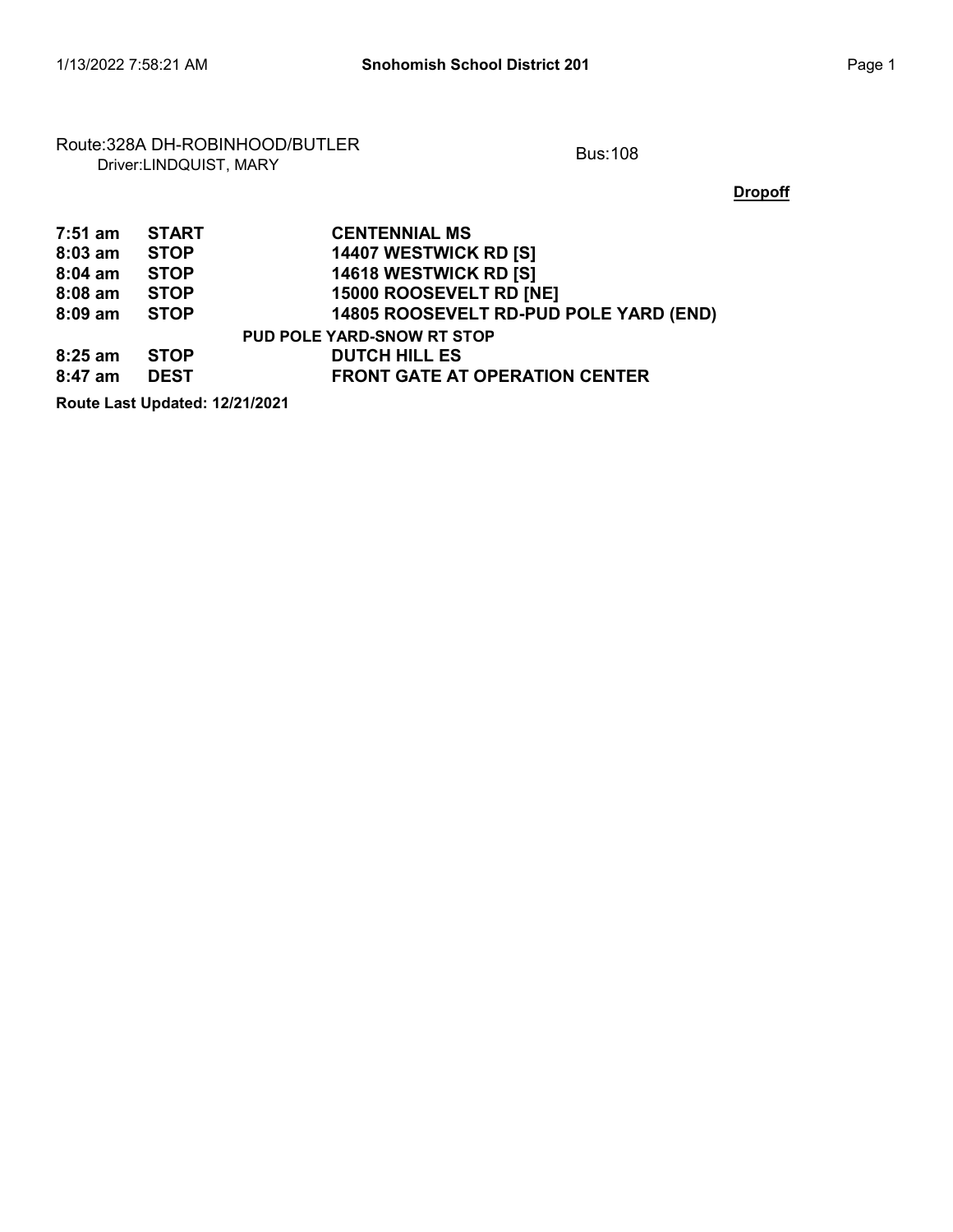#### Route:317A DH-UPPER RBNHD/MNR WDLNDS Bus:116

**Dropoff** 

| 7:52 am START<br>8:08 am STOP |             | <b>VALLEY VIEW MS</b><br>14805 ROOSEVELT RD-PUD POLE YARD (END) |
|-------------------------------|-------------|-----------------------------------------------------------------|
|                               |             | <b>PUD POLE YARD-SNOW RT STOP</b>                               |
| 8:26 am                       | <b>STOP</b> | <b>DUTCH HILL ES</b>                                            |
| $8:50$ am                     | <b>DEST</b> | <b>FRONT GATE AT OPERATION CENTER</b>                           |
|                               |             |                                                                 |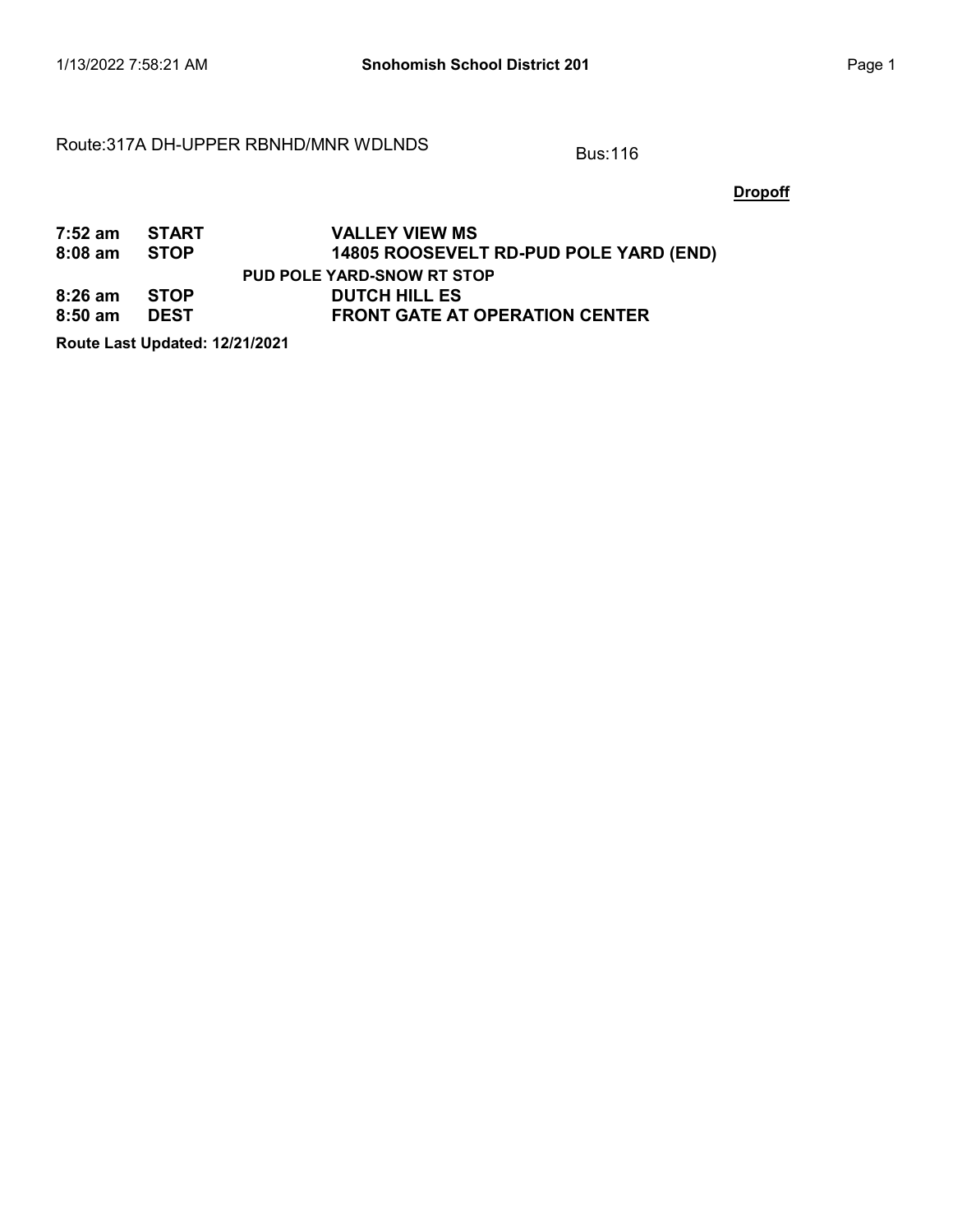## Route:319P DH-ROOSEVELT/159TH/167TH<br>Driver:PRATT, CAROLINE

**Dropoff** 

| $3:20$ pm | <b>ORIGIN</b> | <b>DUTCH HILL ES</b>                   |
|-----------|---------------|----------------------------------------|
| $3:27$ pm | <b>STOP</b>   | 7010/7007 171ST AVE SE [W]             |
| $3:28$ pm | <b>STOP</b>   | 7307/7311 171ST AVE SE [W]             |
| $3:29$ pm | <b>STOP</b>   | 171ST AVE SE @ MCALLISTER RD [W]       |
| $3:30$ pm | <b>STOP</b>   | 8619 171ST AVE SE [W]                  |
| $3:31$ pm | <b>STOP</b>   | 8902/8906/8908/8814 171ST AVE SE [W]   |
|           |               | <b>LONG GRAVEL DRIVEWAY</b>            |
| $3:33$ pm | <b>STOP</b>   | 9706/9723 171ST AVE SE [W]             |
|           |               | <b>POLE #40</b>                        |
| $3:33$ pm | <b>STOP</b>   | 9814 171ST AVE SE [W]                  |
|           |               | <b>IRON GATE FENCE</b>                 |
| $3:36$ pm | <b>STOP</b>   | 10107 159TH AVE SE [W]                 |
| $3:36$ pm | <b>STOP</b>   | 10309 159TH AVE SE [W]                 |
| $3:37$ pm | <b>STOP</b>   | 159TH AVE SE @ 107TH ST SE [W]         |
| $3:38$ pm | <b>STOP</b>   | 10812 159TH AVE SE [W]                 |
| $3:39$ pm | <b>STOP</b>   | 11032 159TH AVE SE [W]                 |
| $3:40$ pm | <b>STOP</b>   | 15920 ROOSEVELT RD [S]                 |
| $3:41$ pm | <b>STOP</b>   | 16414 TROMBLEY RD [S]                  |
| $3:42$ pm | <b>STOP</b>   | TROMBLEY RD @ 167TH AVE SE [S]         |
| $3:43$ pm | <b>STOP</b>   | 11520 167TH AVE SE [E]                 |
| $3:45$ pm | <b>STOP</b>   | 11128 167TH AVE SE [E]                 |
| $3:45$ pm | <b>STOP</b>   | 11008 167TH AVE SE [E]                 |
| $3:47$ pm | <b>STOP</b>   | 167TH AVE SE @ 101ST PL SE [E]         |
| $3:52$ pm | <b>STOP</b>   | 11706 ROOSEVELT RD [W]                 |
| $3:54$ pm | <b>STOP</b>   | 12608 (12524) ROOSEVELT RD [W]         |
| $3:55$ pm | <b>STOP</b>   | 12920 ROOSEVELT RD [W]                 |
| $3:56$ pm | <b>STOP</b>   | ROOSEVELT RD @ 131ST ST SE [W]         |
| $4:05$ pm | <b>STOP</b>   | 14805 ROOSEVELT RD-PUD POLE YARD (END) |
|           |               | PUD POLE YARD-SNOW RT STOP             |
| $4:24$ pm | <b>END</b>    | <b>FRONT GATE AT OPERATION CENTER</b>  |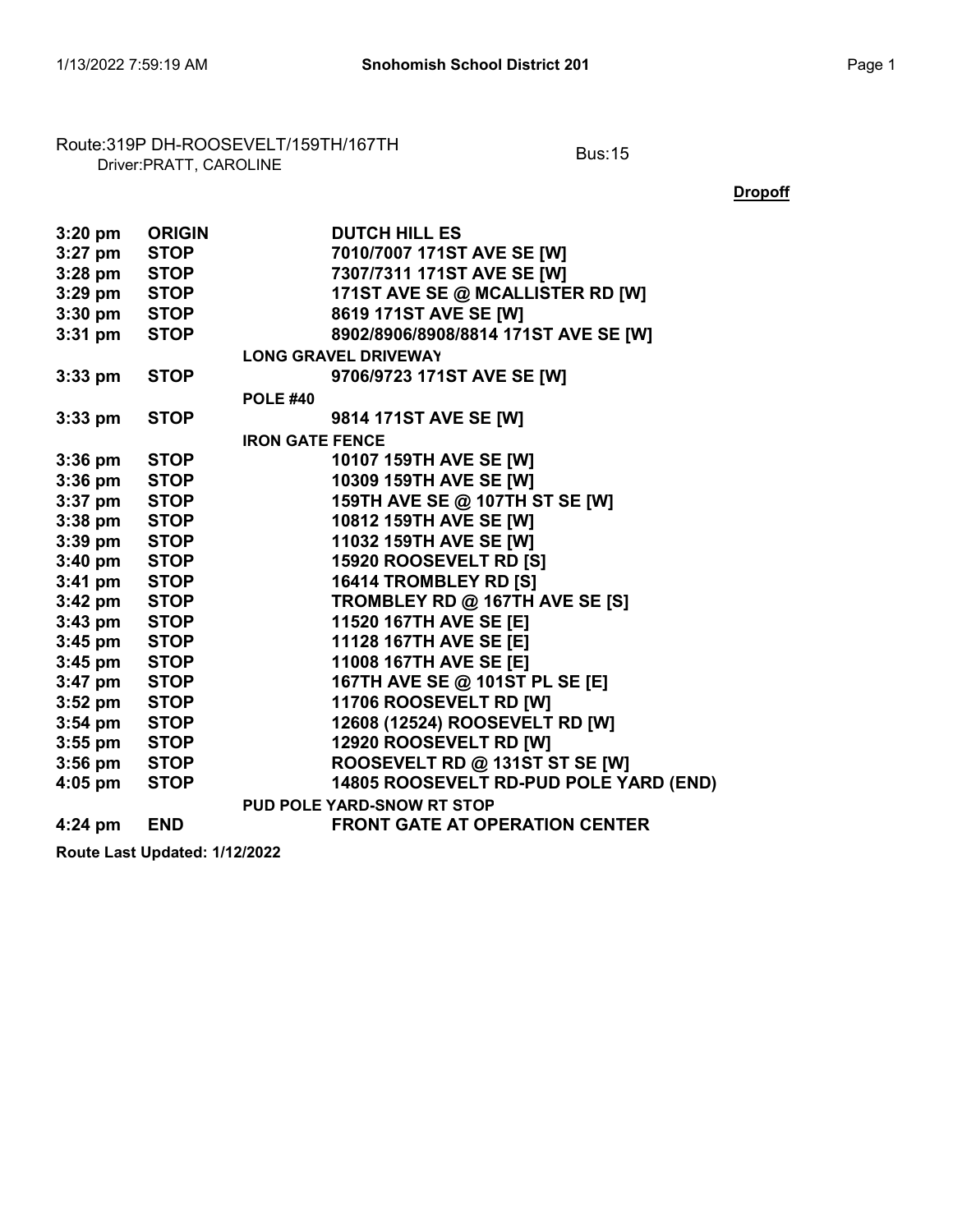#### Route:303P DH-MERO/STORMLK/171ST (S)<br>Driver:LINDQUIST, MICHAEL

**Dropoff** 

| $3:25$ pm | <b>ORIGIN</b> | <b>DUTCH HILL ES</b>                        |
|-----------|---------------|---------------------------------------------|
| $3:31$ pm | <b>STOP</b>   | THREE LAKES FIRESTATION PARKING LOT (END)   |
|           |               | THREE LKS FIRESTATION-SNOW ROUTE STOP       |
| $3:46$ pm | <b>STOP</b>   | 4807/4809 STORM LAKE RD [SW]                |
| $3:46$ pm | <b>STOP</b>   | 4803/4807 STORM LAKE RD [SW]                |
| $3:47$ pm | <b>STOP</b>   | 4720 STORM LAKE RD/4814 STORM LAKE RD. [SW] |
| $3:48$ pm | <b>STOP</b>   | 5018 STORM LAKE RD. [NW]                    |
| $3:49$ pm | <b>STOP</b>   | <b>STORM LAKE STORE (END)</b>               |
| $4:26$ pm | <b>END</b>    | <b>FRONT GATE AT OPERATION CENTER</b>       |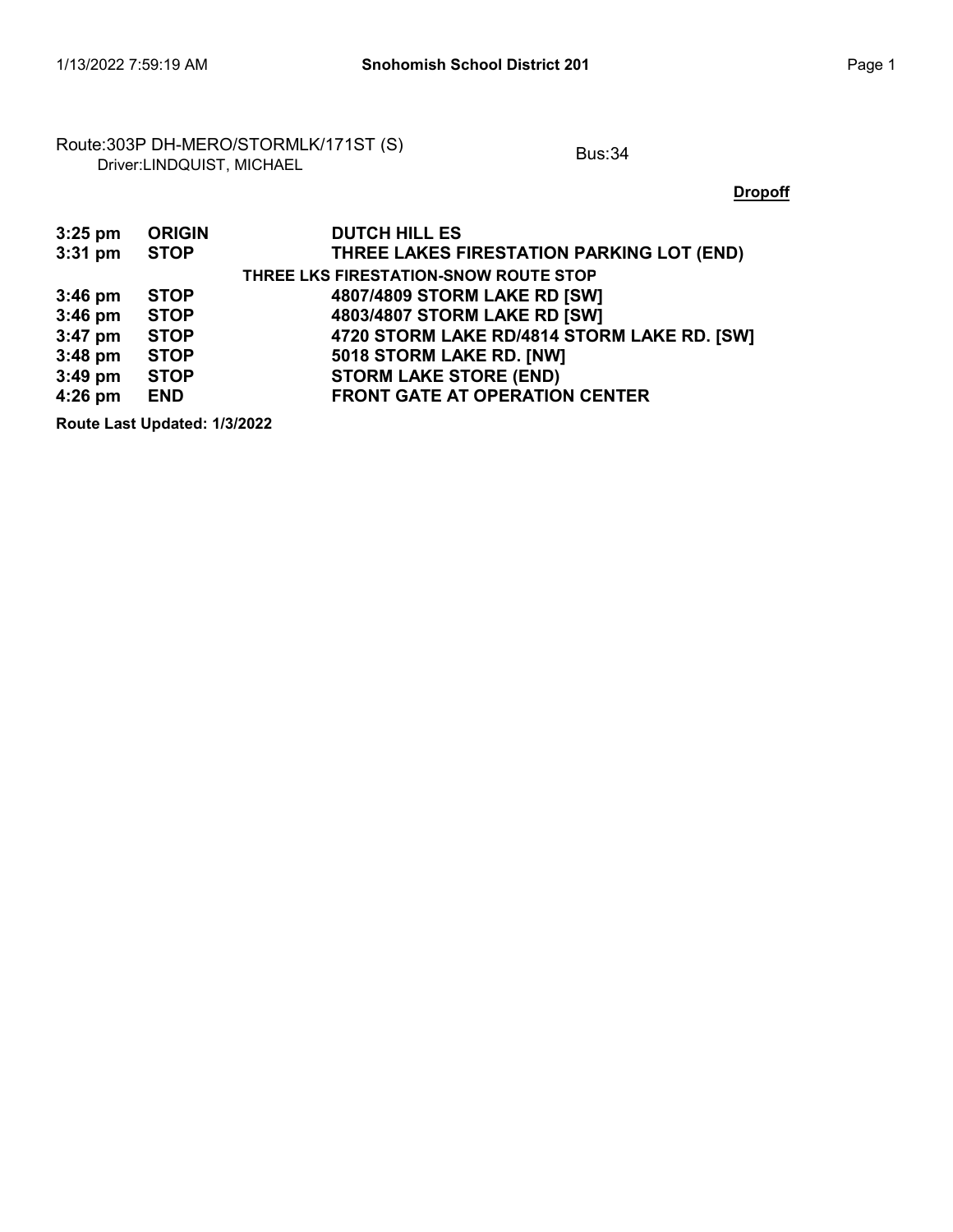#### Route:324P DH-MDW LK/BADKE/SPADA<br>Driver:LEPSE, ANN

**Dropoff** 

| $3:20$ pm         | <b>ORIGIN</b> | <b>DUTCH HILL ES</b>                      |
|-------------------|---------------|-------------------------------------------|
| $3:24$ pm         | <b>STOP</b>   | 6919 147TH AVE SE [W]                     |
| $3:24$ pm         | <b>STOP</b>   | 147TH AVE SE @ 70TH ST SE [W]             |
| 3:25 pm STOP      |               | 7224 147TH AVE SE [W]                     |
| $3:26$ pm         | <b>STOP</b>   | 7431 147TH AVE SE [W]                     |
| $3:30$ pm         | <b>STOP</b>   | 15626 88TH ST SE [S]                      |
| $3:31$ pm         | <b>STOP</b>   | 88TH ST SE @ 157TH AVE SE [S]             |
| 3:32 pm STOP      |               | 15818 88TH ST SE [S]                      |
| $3:32$ pm         | <b>STOP</b>   | 88TH ST SE @ 159TH AVE SE [S]             |
| $3:33$ pm         | <b>STOP</b>   | 15924 88TH ST SE [S]                      |
| 3:35 pm STOP      |               | 9130/9016 163RD AVE SE [W]                |
| 3:36 pm STOP      |               | 9216 163RD AVE SE [W]                     |
| $3:37$ pm         | <b>STOP</b>   | 9321 163RD AVE SE [W]                     |
| $3:38$ pm         | <b>STOP</b>   | 9416 163RD AVE SE [W]                     |
| 3:38 pm STOP      |               | 9504 163RD AVE SE [W]                     |
| $3:39$ pm         | <b>STOP</b>   | 9503 163RD AVE SE [W]                     |
| $3:40 \text{ pm}$ | <b>STOP</b>   | 9620 163RD AVE SE [W]                     |
| 3:43 pm STOP      |               | 171ST AVE SE @ S SPADA RD [SE]            |
| $3:48$ pm         | <b>STOP</b>   | THREE LAKES FIRESTATION PARKING LOT (END) |
|                   |               | THREE LKS FIRESTATION-SNOW ROUTE STOP     |
| $4:12 \text{ pm}$ | <b>END</b>    | <b>FRONT GATE AT OPERATION CENTER</b>     |
|                   |               |                                           |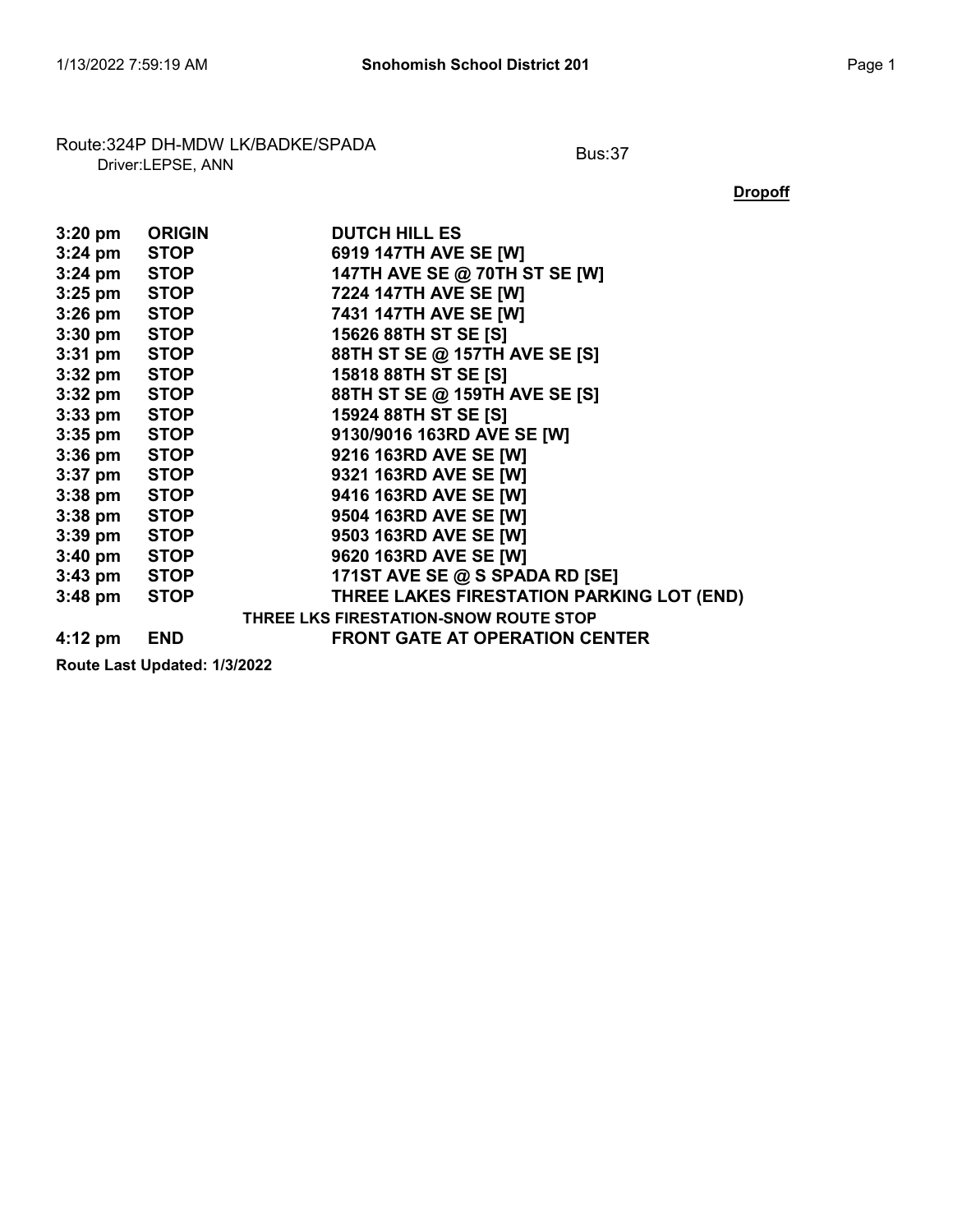#### Route:305P LOBO RIDGE/88TH/B&G CLUB Bus:68

**Dropoff** 

| $3:30$ pm | <b>ORIGIN</b>                  | <b>DUTCH HILL ES</b>                         |
|-----------|--------------------------------|----------------------------------------------|
| $3:32$ pm | <b>STOP</b>                    | 8218 139TH AVE SE [E]                        |
| $3:33$ pm | <b>STOP</b>                    | 139TH AVE SE @ 80TH ST SE [SE]               |
| $3:36$ pm | <b>STOP</b>                    | 80TH ST SE @ 145TH DR SE [SW]                |
| $3:40$ pm | <b>STOP</b>                    | 14526 92ND ST SE [N]                         |
| $3:41$ pm | <b>STOP</b>                    | 14328 92ND ST SE [N]                         |
| $3:42$ pm | <b>STOP</b>                    | 14014 92ND ST SE [N]                         |
| $3:44$ pm | <b>STOP</b>                    | 92ND ST SE @ 131ST AVE SE [NE]               |
| $3:46$ pm | <b>STOP</b>                    | 125TH AVE SE @ 87TH PL SE [SE]               |
| $3:48$ pm | <b>STOP</b>                    | 87TH PL SE @ 123RD AVE SE [N]                |
| $3:51$ pm | <b>STOP</b>                    | 12019 88TH ST SE [N]                         |
| $3:52$ pm | <b>STOP</b>                    | 88TH ST SE @ 115TH AVE SE [N]                |
| $3:52$ pm | <b>STOP</b>                    | 92ND ST SE @ 113TH DR SE [NE]                |
|           |                                | <b>GRANITE PLACE</b>                         |
| $3:54$ pm | <b>STOP</b>                    | <b>COMMUNITY TRANSIT AREA @ B&amp;G CLUB</b> |
|           |                                | OFF ROAD STOP IN COMMUNITY TRANSIT AREA      |
| $4:05$ pm | <b>END</b>                     | <b>FRONT GATE AT OPERATION CENTER</b>        |
|           | Route Last Updated: 12/21/2021 |                                              |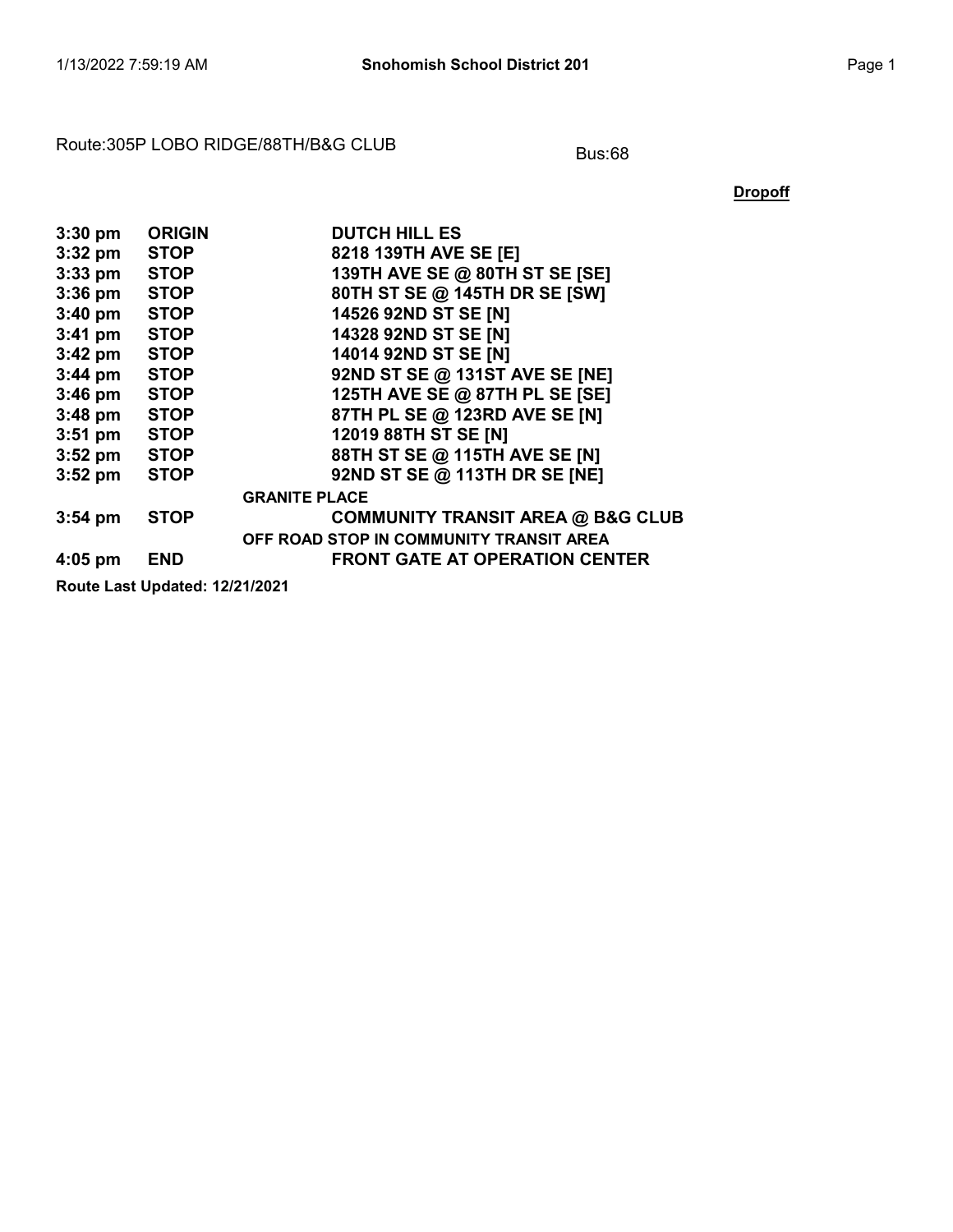#### Route:301P DH-147TH/3 LKS/171ST<br>Driver:O'BOYLE, SHANNON

**Dropoff** 

| $3:20$ pm         | <b>ORIGIN</b> | <b>DUTCH HILL ES</b>                  |
|-------------------|---------------|---------------------------------------|
| $3:21$ pm         | <b>STOP</b>   | 131ST AVE SE @ 79TH PL SE [E]         |
| $3:23$ pm         | <b>STOP</b>   | 13215 THREE LAKES RD [S]              |
| $3:24$ pm         | <b>STOP</b>   | THREE LAKES RD @ 135TH AVE SE [S]     |
| $3:25$ pm         | <b>STOP</b>   | 13609/13624 THREE LAKES RD [S]        |
| $3:25$ pm         | <b>STOP</b>   | THREE LAKES RD @ 137TH AVE SE [SW]    |
| $3:27$ pm         | <b>STOP</b>   | THREE LAKES RD @ 142ND DR SE [SW]     |
| $3:29$ pm         | <b>STOP</b>   | 14316/14322 THREE LAKES RD [S]        |
| $3:30$ pm         | <b>STOP</b>   | 14402 THREE LAKES RD [S]              |
| $3:31$ pm         | <b>STOP</b>   | 14525/14613/14507 THREE LAKES RD [S]  |
|                   |               | TOP OF HILL FLAME ADDRESS SIGN        |
| $3:32$ pm         | <b>STOP</b>   | 14822 THREE LAKES RD [S]              |
| $3:33$ pm         | <b>STOP</b>   | THREE LAKES RD @ 151ST AVE SE [S]     |
| $3:33$ pm         | <b>STOP</b>   | 15202 THREE LAKES RD [S]              |
| $3:34$ pm         | <b>STOP</b>   | THREE LAKES RD @ 153RD AVE SE [SW]    |
| $3:36$ pm         | <b>STOP</b>   | 15409 THREE LAKES RD [S]              |
| $3:37$ pm         | <b>STOP</b>   | THREE LAKES RD @ 157TH AVE SE [S]     |
| $3:38$ pm         | <b>STOP</b>   | 16129 THREE LAKES RD [S]              |
| $3:39$ pm         | <b>STOP</b>   | THREE LAKES RD @ 163RD AVE SE [S]     |
| $3:42$ pm         | <b>STOP</b>   | 16813 THREE LAKES RD [S]              |
| $3:43$ pm         | <b>STOP</b>   | 6617 171ST AVE SE [E]                 |
| $3:44$ pm         | <b>STOP</b>   | 6512 171ST AVE SE [E]                 |
| $3:45$ pm         | <b>STOP</b>   | 171ST AVE SE @ 62ND ST SE [E]         |
| $3:47$ pm         | <b>STOP</b>   | 6010 171ST AVE SE [E]                 |
| $3:48$ pm         | <b>STOP</b>   | 171ST AVE SE @ 58TH ST SE [SE]        |
| $3:49$ pm         | <b>STOP</b>   | 171ST AVE SE @ 50TH ST SE [E]         |
| $3:51$ pm         | <b>STOP</b>   | 4410/4402 171ST AVE SE [E]            |
| $3:52$ pm         | <b>STOP</b>   | 171ST AVE SE @ 42ND ST SE [E]         |
| $3:53$ pm         | <b>STOP</b>   | 3908 171ST AVE SE [E]                 |
| $4:14 \text{ pm}$ | <b>END</b>    | <b>FRONT GATE AT OPERATION CENTER</b> |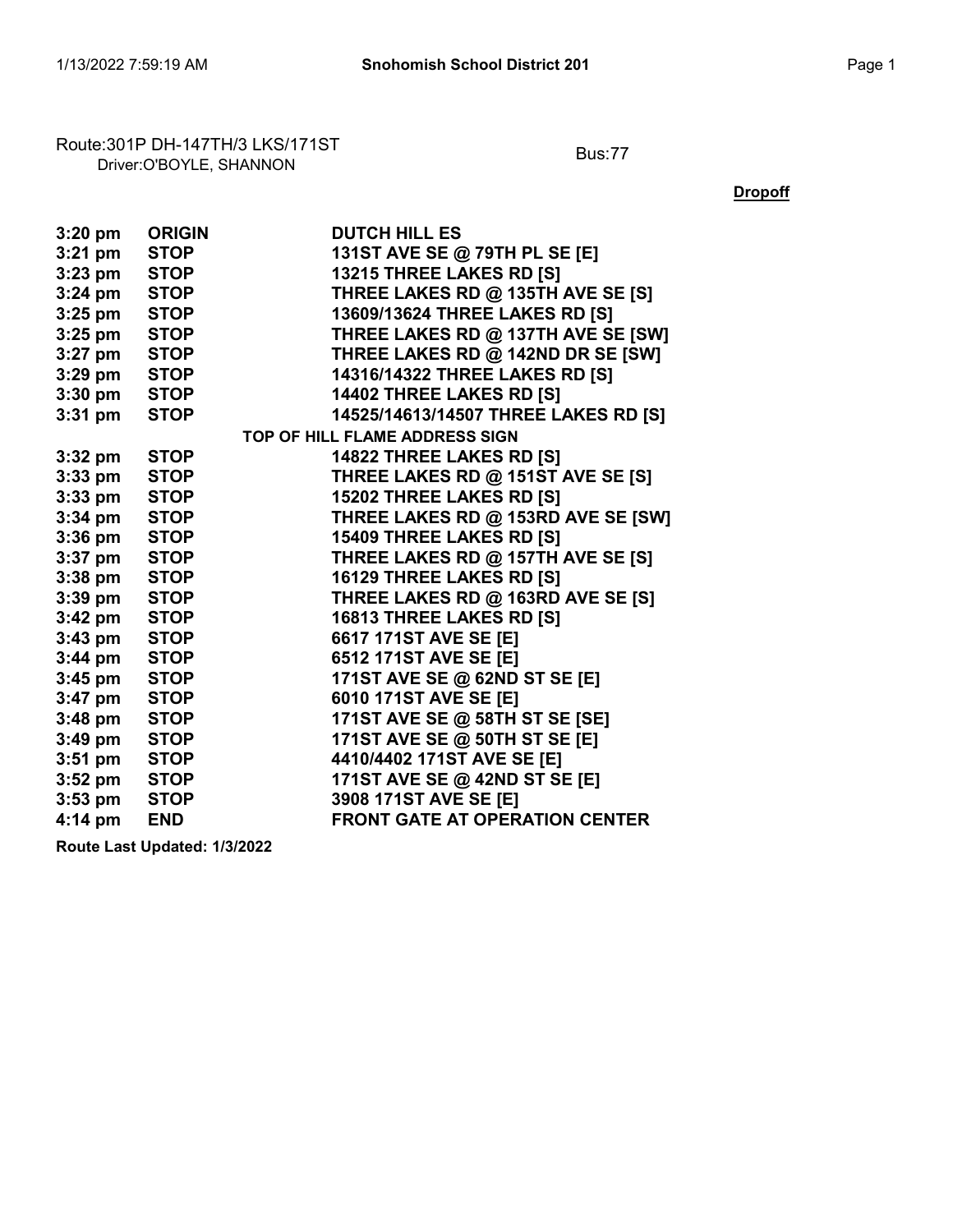## Route:328P DH-ROBINHOOD/BUTLER<br>Driver:LINDQUIST, MARY

**Dropoff** 

| $3:30$ pm | <b>ORIGIN</b> | <b>DUTCH HILL ES</b>                   |
|-----------|---------------|----------------------------------------|
| $3:35$ pm | <b>STOP</b>   | 14407 WESTWICK RD [S]                  |
| $3:36$ pm | <b>STOP</b>   | 14618 WESTWICK RD [S]                  |
| $3:40$ pm | <b>STOP</b>   | 15000 ROOSEVELT RD [NE]                |
| $3:41$ pm | <b>STOP</b>   | 14805 ROOSEVELT RD-PUD POLE YARD (END) |
|           |               | <b>PUD POLE YARD-SNOW RT STOP</b>      |
| 4:07 pm   | <b>END</b>    | <b>FRONT GATE AT OPERATION CENTER</b>  |